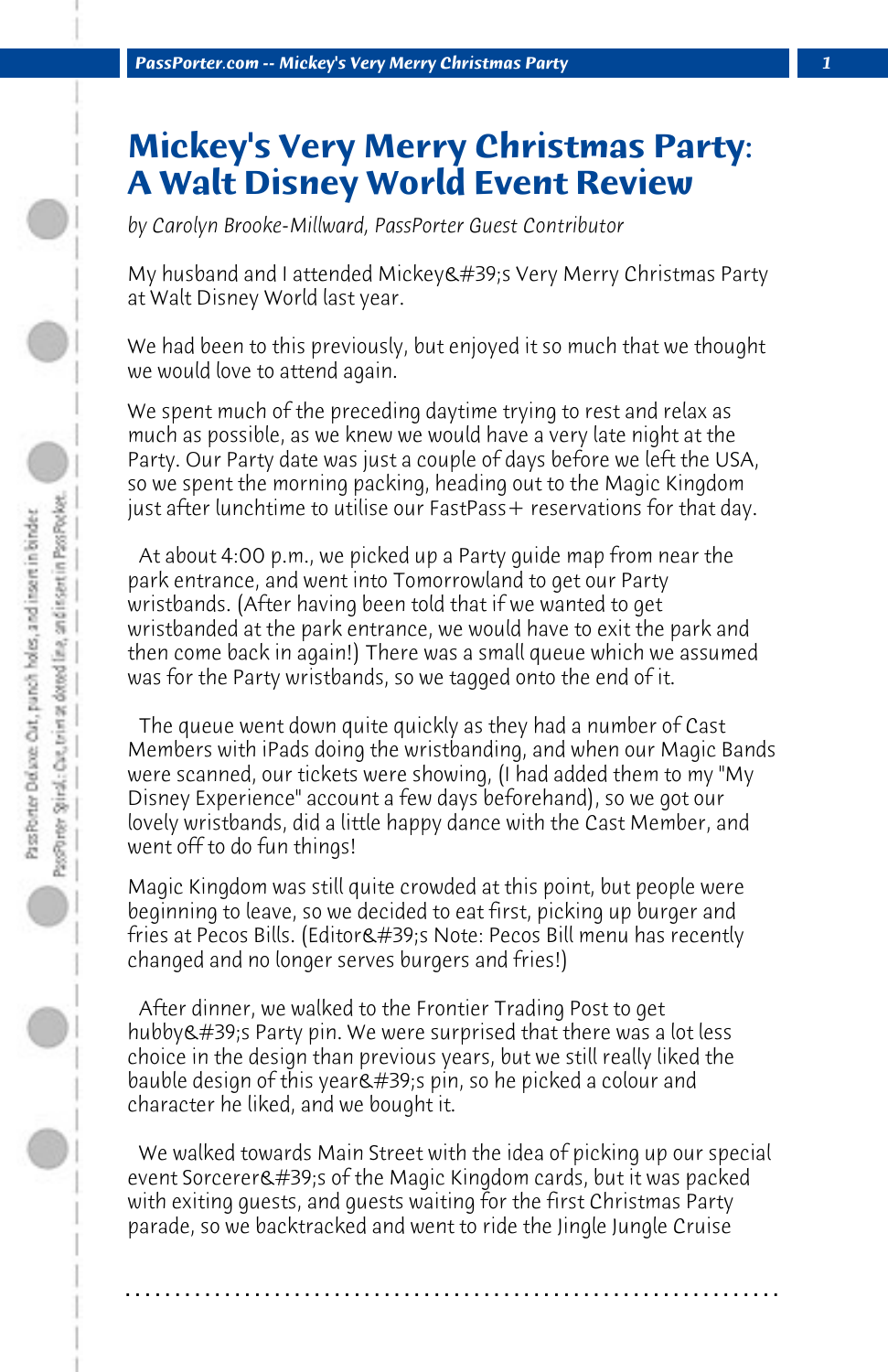(with a 10 minute standby), and then Pirates (5 minutes). The park was rapidly emptying of non-Party guests now, which was great!

 We stopped at Tortuga Tavern for cookies and hot cocoa, and then happily rode Big Thunder Mountain twice in a row, with virtually no wait.

 We headed over to Seven Dwarfs Mine Train, as I had wanted to check out the regular, standby queue to see what the interactive elements were like, but I knew it would be too crowded during regular park hours, so reckoned a Party night would be our best shot. I was right, it was a 30 minute wait, and was well worth it as the interactive parts are really fun! There is a virtual gem-sorting game, and then a bit further on there is another area where you can play with musical spigots. When you finally enter the boarding area, there are barrels full of gems that you have to spin, and if you and other guests manage to get them all to spin at once, an image of Snow White dancing with all seven Dwarves appears on the ceiling. We really enjoyed the ride, particularly in the dark.

 We tried to get a good spot to watch Holiday Wishes, although the hub area was quite crowded, and we had to stand by Sleepy Hollow near some easels, but it was still a good view. The fireworks were wonderful, and we noticed that there were a lot of pale pink fireworks in this show, which we  $\#39$ ; dnever seen before. The holiday additions were gorgeous, and there were projections onto the Castle like they had used during last year & #39; s Magic, Memories & You celebration event.

 Afterwards, we walked round to the Haunted Mansion, which had no wait, and then decided to try Big Thunder one last time, but at a standby of 20 minutes we decided we had probably ridden it enough for tonight. We had a look at Pirates of the Caribbean, which said 5 minutes but looked much, much longer to us, so we gave up for the moment and had a restroom break before finding a spot to watch the Christmas parade, where it began in Frontierland, opposite Splash Mountain. The parade was really lovely, we had forgotten about the scents of peppermint candy canes, sugary sweets, and gingerbread that float out at various points. Predictably, Frozen had been shoe-horned in there, but it kinda fitted with the snowy themes, and the rest of the floats were fabulous too. Santa waved to us, the dancing reindeer were really cute, and we loved the toy soldiers, they are the best bit for us!

 We decided that we had been wrong to give up on Big Thunder Mountain too early, so walked over there after the parade, and rode twice in a row with minimal waits. We were getting a bit cold by now, and it was getting late, so we went to Columbia Harbour House for more

**. . . . . . . . . . . . . . . . . . . . . . . . . . . . . . . . . . . . . . . . . . . . . . . . . . . . . . . . . . . . . . . . . .**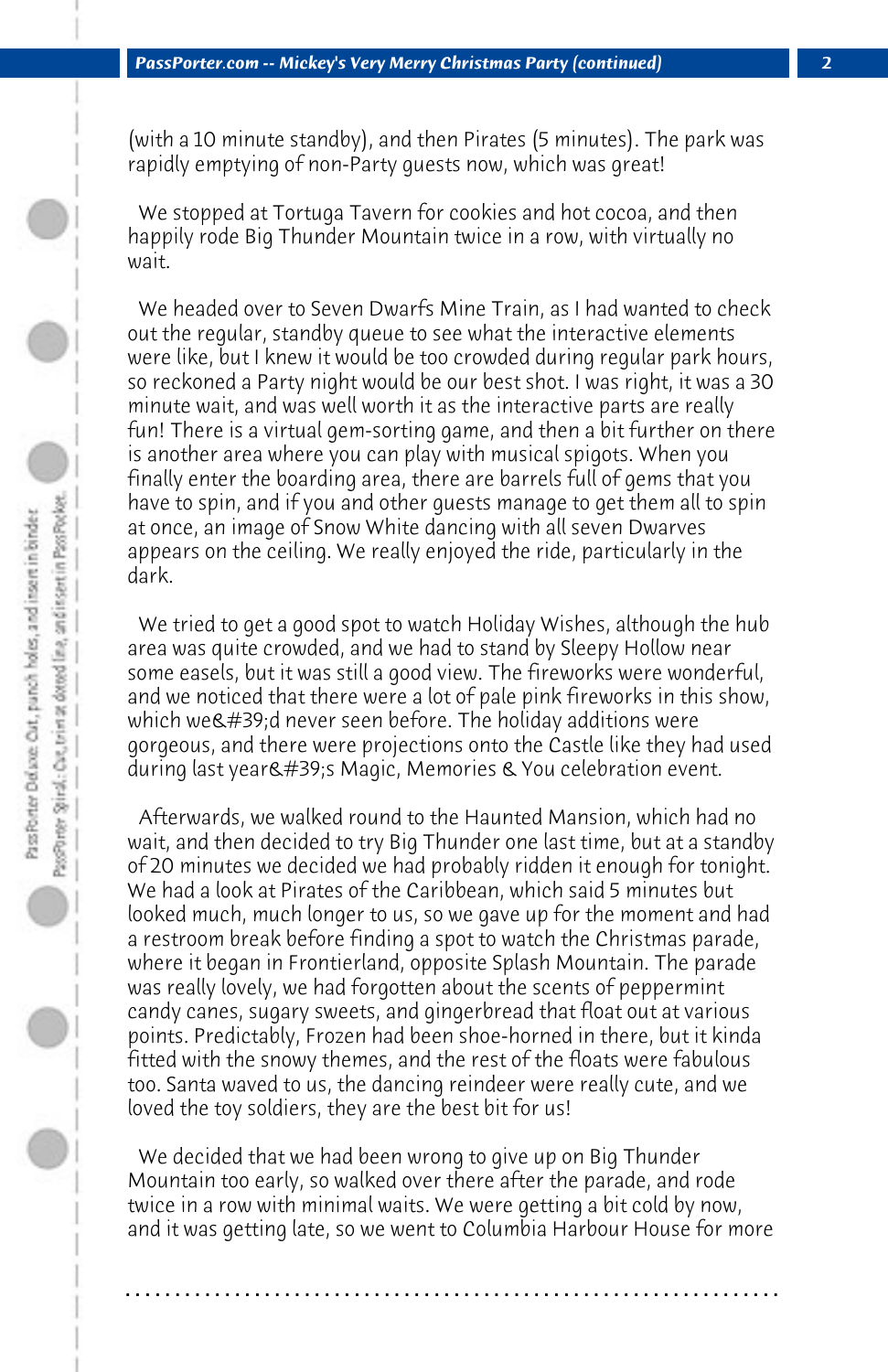*PassPorter.com -- Mickey's Very Merry Christmas Party (continued) 3*

cocoa and cookies, then walked through Fantasyland and back to the Seven Dwarfs Mine Train which we rode for one last time this night, with a 35 minute wait. (Bear in mind that on normal operating days, wait times are usually around 70 minutes plus for this ride!)

 Everything was closing as we exited the Train, as it was after midnight, so we walked slowly down Main Street, enjoying the  $\&\#39$ ; snow $&\#39$ ; as we went. Before leaving, we called into the Emporium and got hubby an event t-shirt, and then suddenly realised we had missed the timeslot for collecting our Sorcerer's of the Magic Kingdom cards! We don't play the game, but I do like to collect the cards, and I knew this year's was Frozen-themed so was quite keen to get ours (I think I am more of a fan of this film than I am letting on!). The fire station was well and truly closed, so we went into City Hall, where a very nice Cast Member happily fetched us two cards with Elsa on them. We were pleased with this!

We had had a fabulous evening, and had really enjoyed Mickey's Very Merry Christmas Party. We would recommend this to anyone who [is unsure because of the extra cost of the event, we really think it is](http://www.passporter.com/articles/mickeys-very-merry-christmas-party-review2.php) worth the money! You can have unlimited cocoa, cookies, and apple juice; the special fireworks and parade are both really lovely, and the park is decorated with all sorts of colourful themed projections everywhere. The ride queue times are very reasonable, and on top of all that, it snows on Main Street!

*About The Author: Carolyn is a life-long Disney fan from the UK, having made many visits to the parks in Paris, Florida, and now California. Next year should see her first visit to the Disneylands in Tokyo and Hong Kong, hopefully! Her husband is also a huge Disney fan, although he claims he only goes along with her plans to keep the peace!*

*Article last updated: 11-12-2015*

*View the latest version online at:* 

*http://www.passporter.com/articles/mickeys-very-merry-christmas-party-review2.html*

*Copyright by Carolyn Brooke-Millward. All rights reserved under International and Pan-American Copyright Conventions. No part of this publication may be stored in a retrieval system or transmitted in any form by any means electronic, mechanical, photocopying, recording, scanning, or otherwise, except as permitted under sections 107 or 108 of the 1976 United States Copyright Act. Resale of this guide is strictly prohibited without the copyright holder's permission. If you purchased this publication from someone other than PassPorter Travel Press, please call 877-929-3273.*

**. . . . . . . . . . . . . . . . . . . . . . . . . . . . . . . . . . . . . . . . . . . . . . . . . . . . . . . . . . . . . . . . . .**